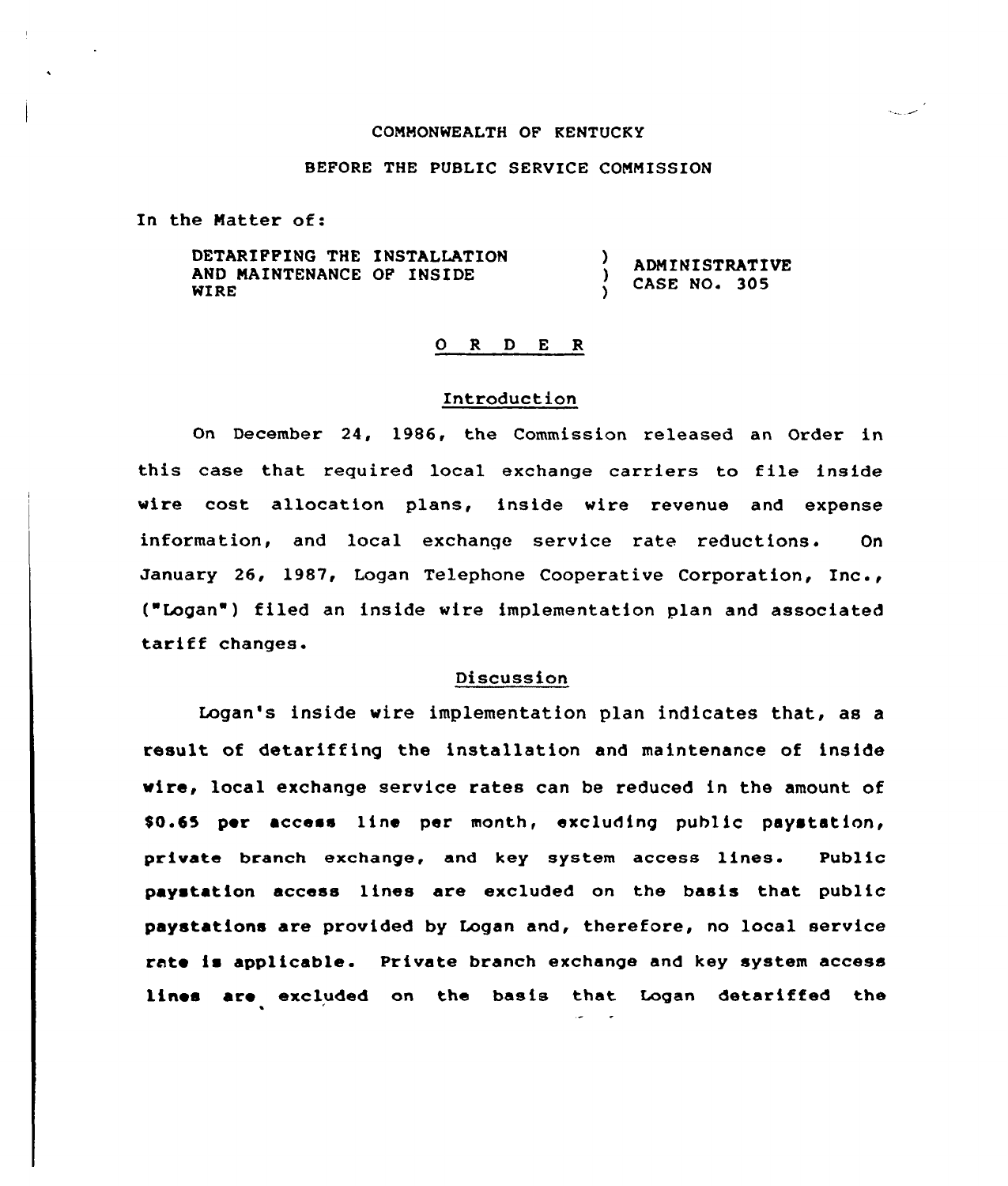installation and maintenance of complex inside wire on December 31, 1985, coincident with its detariffing of associated customer premises equipment.<sup>1</sup>

In Common Carrier Docket No.  $86-111$ ,  $2$  the Federal Communications Commission has considered rules concerning cost allocation between the regulated and unregulated services provided by local exchange carriers, and an Order on cost allocation was released on February 6, 1987. Also, the Commission has indicated in other Orders that it intends to open <sup>a</sup> cost allocation investigation in the near future. Therefore, in the opinion of the Commission, Logan's inside wire implementation plan and associated local exchange service rate reductions should be approved on an interim basis, pending the outcome of the Commission's cost allocation investigation, except insofar as it includes a negative option subscription plan for detariffed inside wire maintenance services.

Logan's inside wire implementation plan includes a detariffed inside wire maintenance plan charge of \$0.65 per month that Logan

<sup>1</sup> Logan should have detariffed the installation of complex inside wire, effective Nay 2, 1984, and, evidently, detariffed maintenance of complex inside wire prior to Commission's directive in this case, effective on January 1, 1987. Nonetheless, based on the record of this case, the fact remains that Logan has not charged any complex inside wire installation and maintenance expense to regulated accounts since December 31, 1985.

<sup>2</sup> Separation of Costs of Regulated Telephone Service From Costs of Nonregulated Activities. Amendment of Part 31, the Uniform System of Accounts for class <sup>A</sup> and class 8 Telephone companies to Provide for Nonregulated Activities and to Provide for Transactions Between Telephone Companies and Their Affiliates.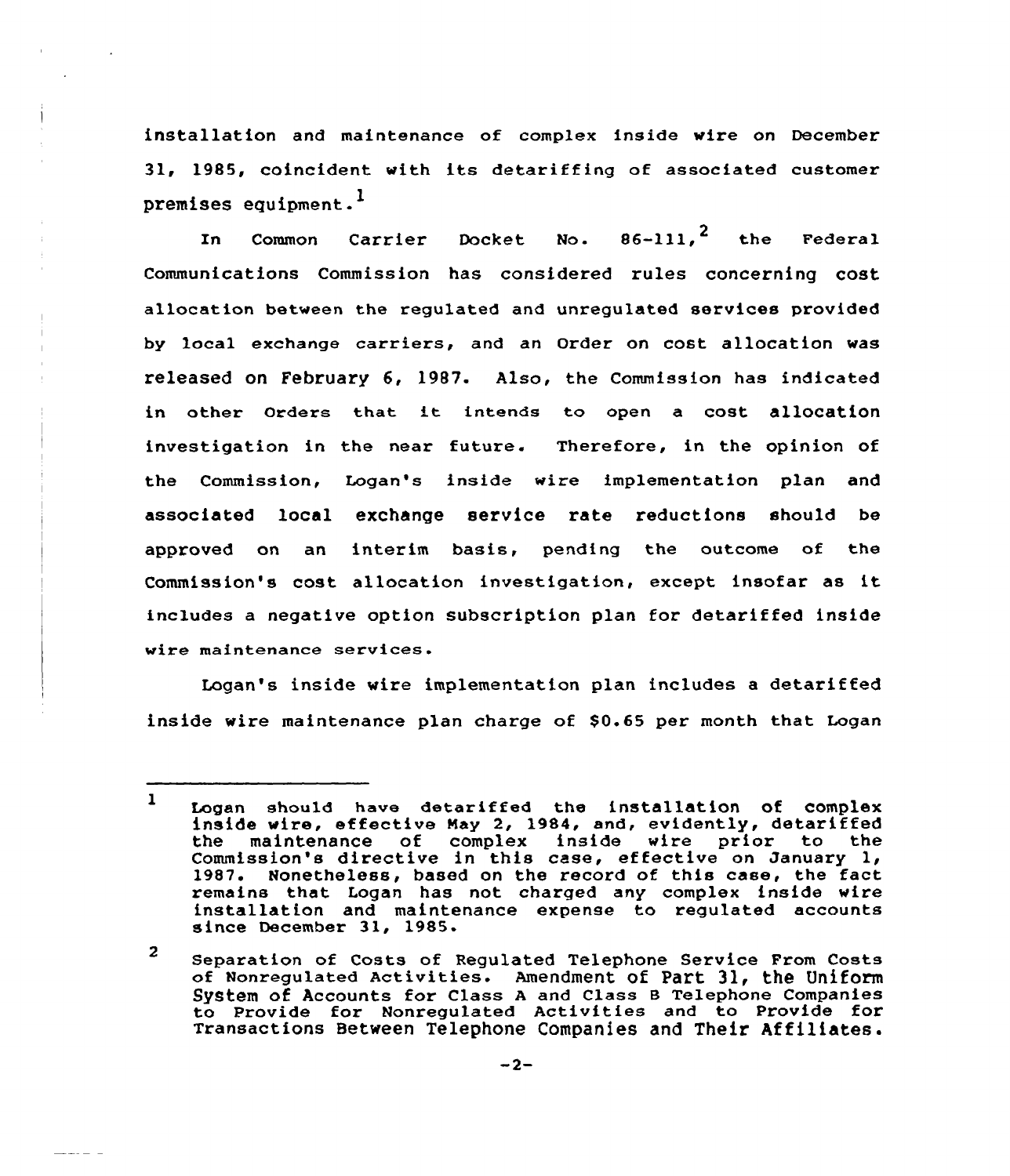intends to bill coincident with the local exchange service rate reduction of \$0.65 per month. Customers who do not wish to subscribe to the detariffed inside wire maintenance plan must notify Logan during a 30-day advance notice period in order to avoid being billed the charge. The Commission will not take any action on Logan's negative option subscription plan and has not taken any action on positive option subscription plans proposed by other local exchange carriers. Since inside wire maintenance services are detariffed, a Commission ruling on inside wire maintenance services subscxiption plans is not necessary. However, Logan is reminded that regulated services may not be disconnected for nonpayment of detariffed service charges.

Also, Logan pxoposed to make its local exchange service rate xeductions effective on March 8, 1987, in all exchanges that it serves.

Logan acknowledges that the Commission contemplated local exchange service rate reductions effective January 1, 1987, in its Order of December 24, 1986. However, as reason fox its proposed effective date, Logan indicates that it has provided inside wire maintenance services since January 1, 1987, at no charge to its customers, pending approval of its inside wire implementation plan and associated tariff changes. Moreover, any refund that the Commission might order retroactive to January 1, 1987, would be de minimus and could be outweighed by the costs associated with administering a refund operation. Therefore, in the opinion of the Commission, Logan's proposed effective date of March 8, 1987, should be approved.

 $-3-$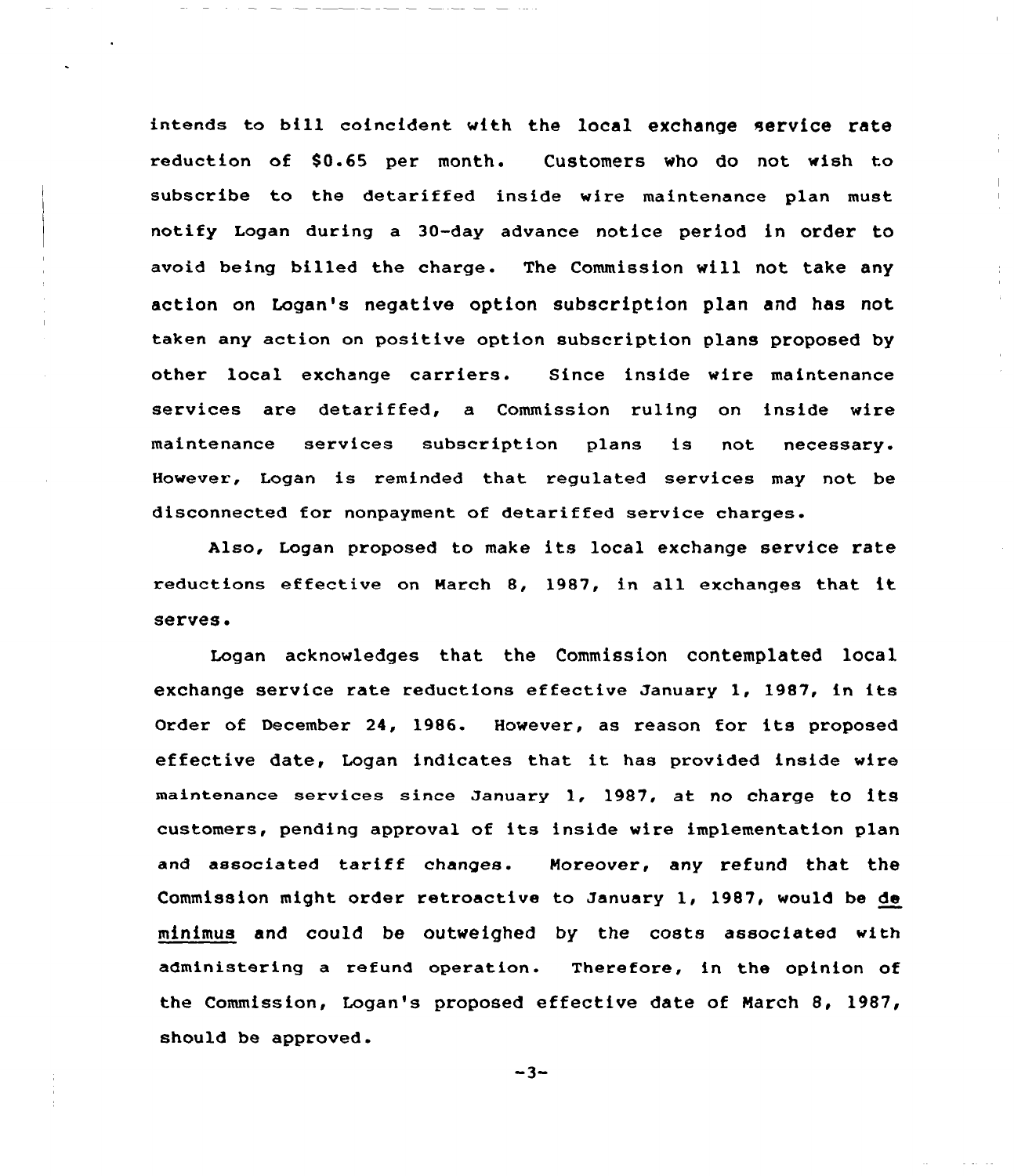# Findings and Orders

The Commission, having examined the evidence of record and being advised, is of the opinion and finds that:

1. Logan's local exchange service rates should be reduced in the amount of \$0.65 per access line per month, effective on Narch 8, 1987, on an interim basis, pending the outcome of the Commission's cost allocation investigation< excluding public paystation, private branch exchange, and key system access lines.

2. Logan's inside wire implementation plan should be approved, on an interim basis, pending the outcome of the Commission's cost allocation investigation, except insofar as it includes a negative option subscription plan for detariffed inside wire maintenance services.

IT IS THEREFORE ORDERED that:

1. Logan's local exchange service rates be and they hereby are reduced in the amount of  $$0.65$  per access line per month, effective on March 8, 1987, on an interim basis, pending the outcome of the Commission's cost allocation investigation, excluding public paystation, private branch exchange, and key system access lines.

2. Logan's inside wire implementation plan be and it hereby is approved, on an interim basis, pending the outcome of the Commission's cost allocation investigation, except insofar as it includes a negative option subscription plan for detariffed inside wire maintenance services.

-4-